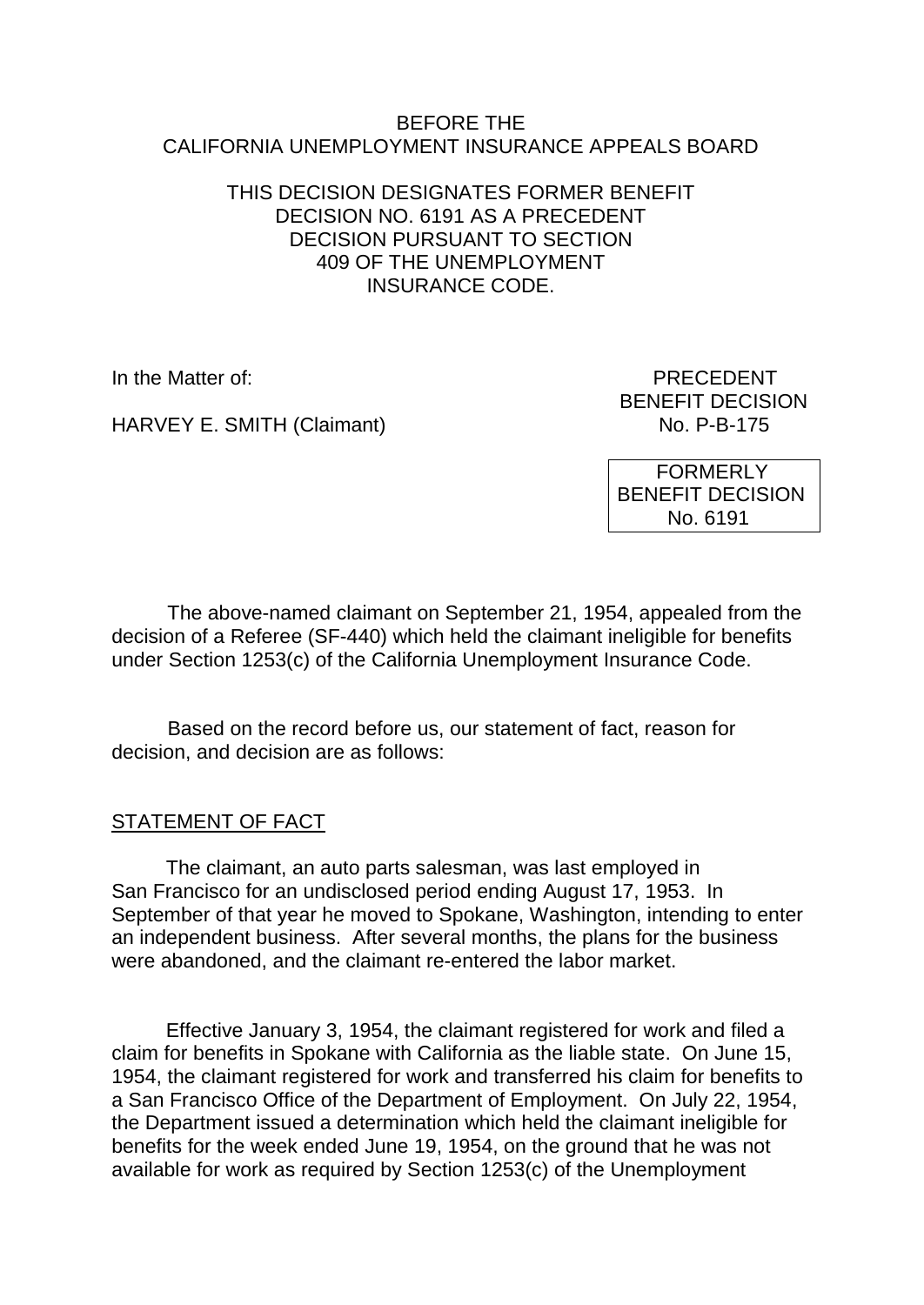Insurance Code. This determination was predicated on a finding that the claimant was in travel status the entire day, Monday, June 14, and, therefore, ineligible for benefits for the entire benefit week. The claimant appealed to a Referee who affirmed the determination of the Department.

Being unable to obtain employment in Spokane, the claimant, some time in May, wrote to a former employer in San Francisco. The employer replied that if the claimant would come to San Francisco, an effort would be made to place him. Accordingly, the claimant left Spokane on Sunday, June 13, and spent the entire day of Monday, June 14, en route to San Francisco. Commencing June 15, 1954, the claimant instituted a diligent search for work in San Francisco, but was unsuccessful in obtaining employment until July 6, 1954, when he was hired by the employer with whom he had corresponded. The claimant was at all times ready, willing and able to accept any suitable permanent or temporary work in San Francisco.

### REASON FOR DECISION

It is a well-established rule that in order to be eligible for benefits for any week of unemployment, a claimant must be able to work and available for work each normal and customary working day of the week in question (Benefit Decision No. 5897 and 5941). The precise issue presented by the instant case is whether the fact that the claimant was in travel status during what was apparently a normal and customary working day, namely, Monday, June 14, 1954, rendered him ineligible for the benefits for the week ended June 19, 1954.

In Benefit Decision No. 3997, this Board had occasion to consider the eligibility of a claimant for benefits during a period that he traveled from Green Bay, Wisconsin, to San Jose, California. In this decision, we stated in pertinent part as follows:

"Some of the pertinent factors, among others, to be considered in this special type of case are whether the purpose of the travel is to engage in a bona fide search for work rather than a trip undertaken for personal reasons; the usual occupation of the claimant; whether work in that occupation ordinarily is obtained by travel; the length of time spent in a locality where there is an employment field in the worker's usual occupation; and the causes impelling a worker to remain continually in transit rather than establishing himself a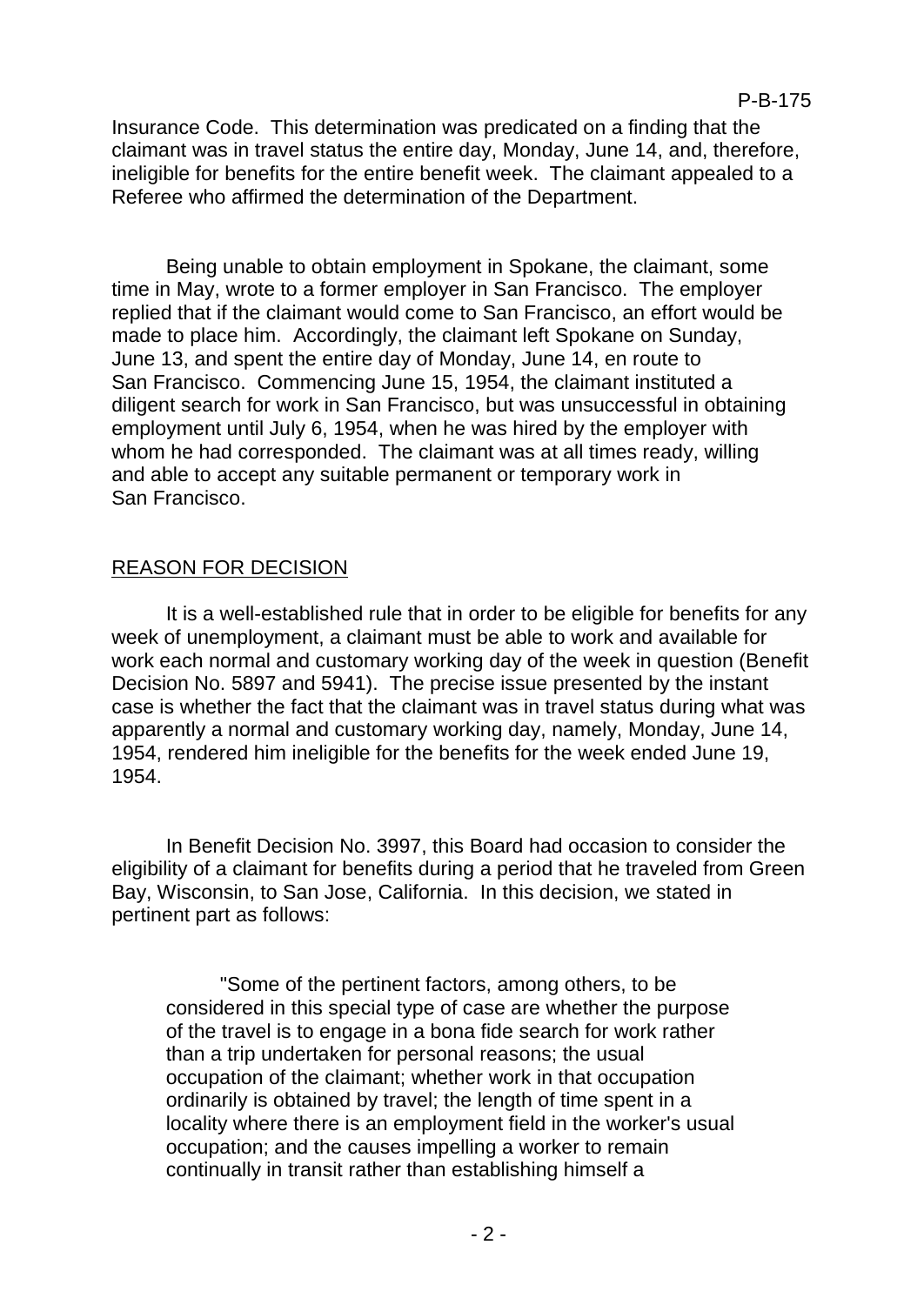reasonable time in a community where there may be an opportunity for him to obtain employment."

Although the facts of the cited case required us to deny benefits therein, the reasoning quoted above establishes a principle directly applicable here. Briefly stated, this principle is that traveling from one community to another does not in and of itself render the individual concerned unavailable for work and ineligible for benefits. This principle recognizes the extreme mobility of the American labor force which consists at any stated time of large numbers of individuals who move about the country freely because of labor market conditions. Considering the large distances involved, such individuals cannot at all times be physically present in a specific geographical labor market.

In the instant case, the claimant, in accordance with a preconceived plan, following advice from his former employer that an effort would be made to place him, removed himself from the labor market in Spokane in order to expose himself to possible opportunities of employment in the labor market of San Francisco. It is true that, on Monday, June 14, 1954, the claimant had not yet arrived in the latter city, but this is only one of the factors to be considered. Other factors to be considered are the lack of employment prospects in the foreseeable future in Spokane, the reasonableness of the claimant's decision to move to San Francisco, the fact that the sole reason for the move was the belief that it would enhance the claimant's possibilities of employment, and the fact that the claimant could not reach San Francisco without spending a day or so in travel. In our opinion, these other factors outweigh the circumstance that during Monday, June 14, the claimant was not physically present in the geographical area where he intended to offer his services. So far as the record discloses, the claimant was genuinely in the labor market without restrictions or limitations on acceptable employment and he diligently and actively sought work on his own behalf. Based on the facts in this case, we conclude that the claimant was available for work and eligible for benefits for the week ended June 19, 1954.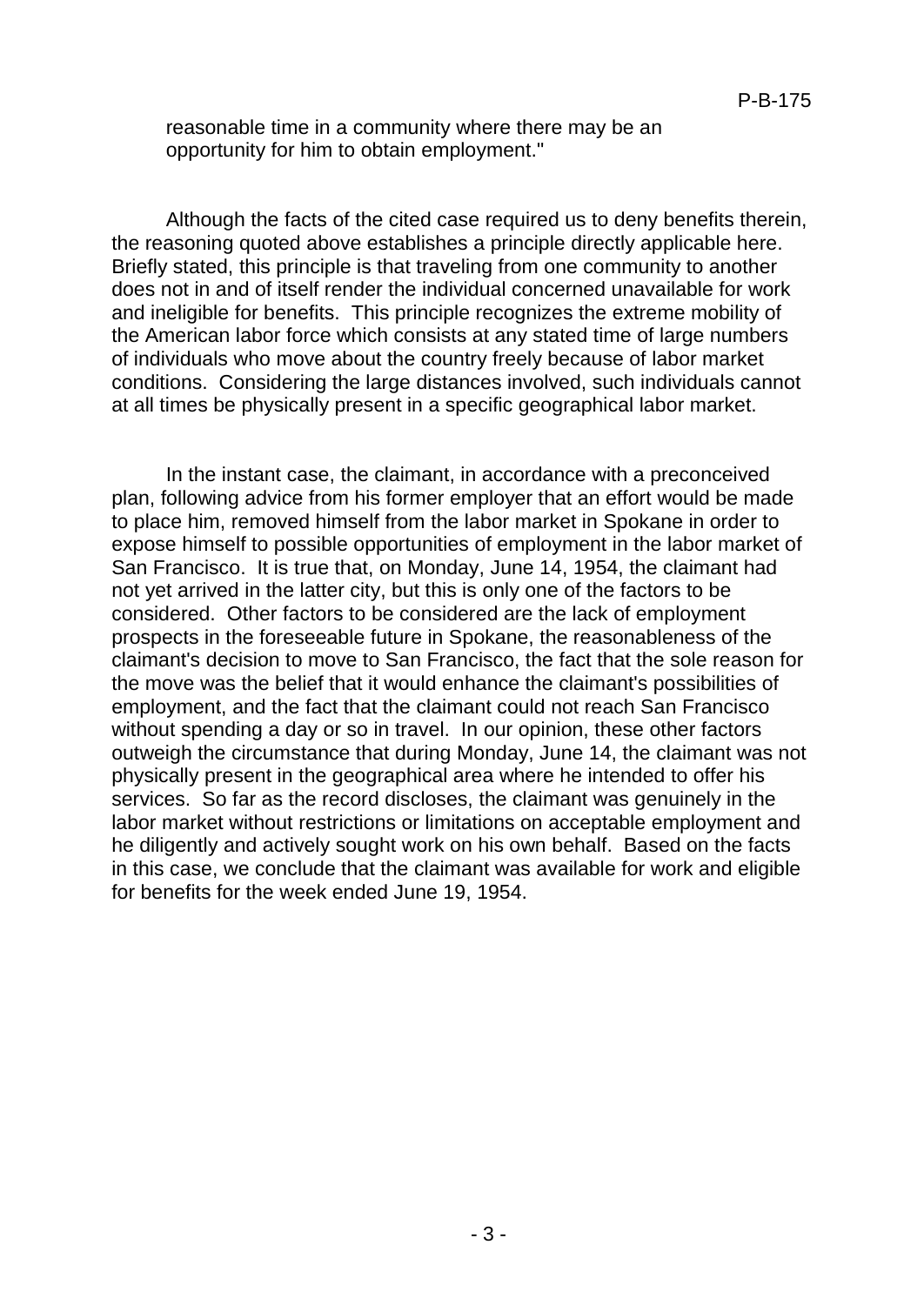# DECISION

The decision of the Referee is reversed. Benefits are payable for the week ended June 19, 1954, if the claimant was otherwise eligible.

Sacramento, California, January 6, 1976

# CALIFORNIA UNEMPLOYMENT INSURANCE APPEALS BOARD

DON BLEWETT, Chairperson

MARILYN H. GRACE

CARL A. BRITSCHGI

RICHARD H. MARRIOTT

DISSENTING - Written Opinion Attached

HARRY K. GRAFE